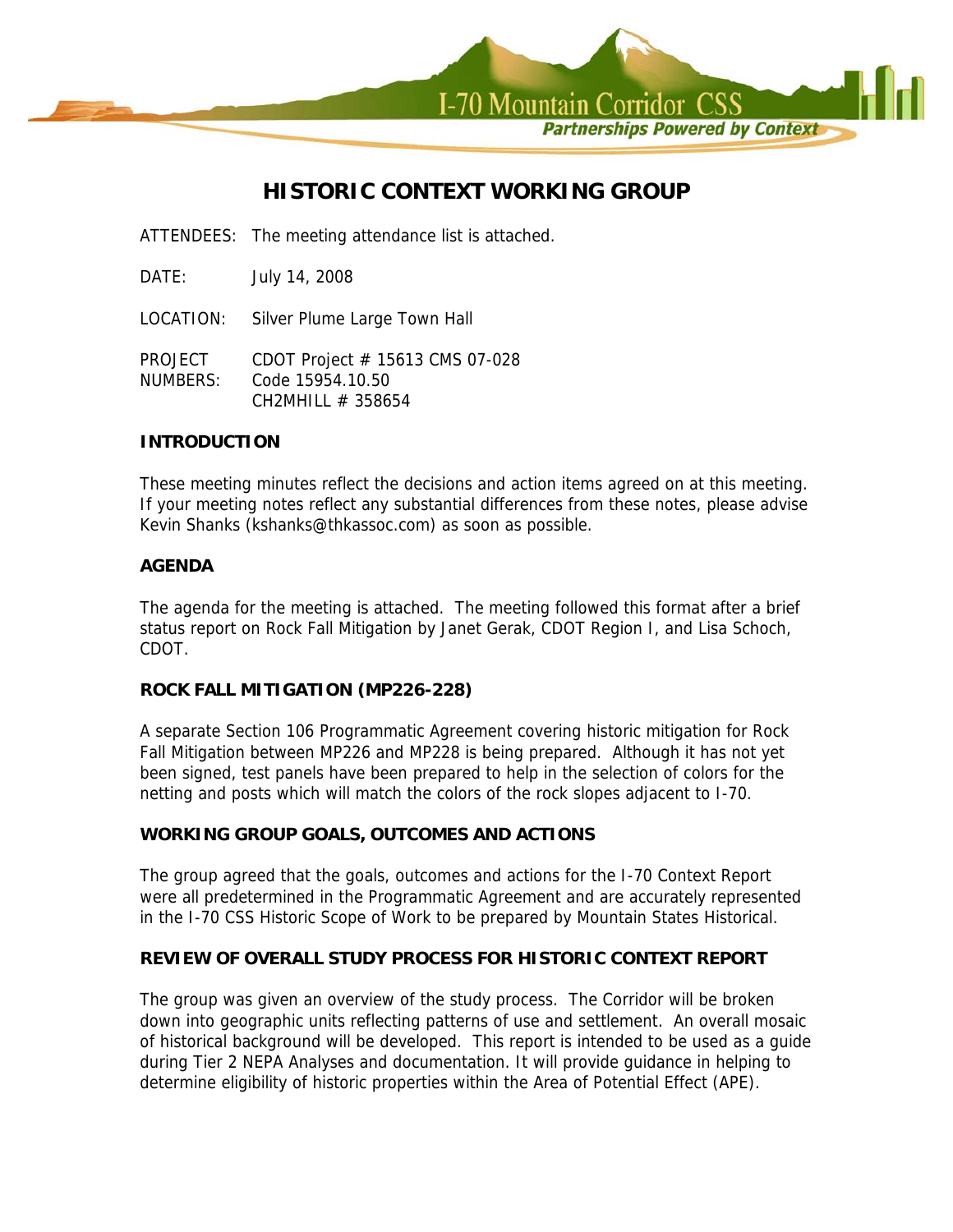

Therefore, the report will include an explanation of National Register Criteria and how to apply them. The report will list categories or types of sites that fit the criteria. While key sites may be discussed as a part of the overall historic mosaic of the corridor, specific site identification will be a part of Tier 2 NEPA efforts.

Since the documents will be organized by themes, the group discussed the themes identified in the scope of work, as well as possible additional themes. After some discussion, it was agreed to proceed with the themes originally identified. It was determined that many of the themes had common subject matter. Therefore, final theme organization will be discussed as a part of preparing the final report document.

## **REVIEW OF DATA SOURCES TO BE USED**

The group was given an overview of the archive research to be done. It was explained that site-specific analysis was not part of this effort but will be done in Tier 2 NEPA efforts. Using existing information, key places, people, events and institutions will be identified. Periods of significance will also be identified including economic cycles, growth patterns, infrastructure development, etc.

## **NEXT STEPS**

- 1. The Working Group asked CDOT to provide the current copy of the APE map.
- 2. Christine Bradley agreed to be a point of contact for Mountain States Historical, being a clearinghouse for community questions and additional resource recommendations.
- 3. Copies of the bibliography were handed out and the Working Group members will provide input on potential additional resources.
- 4. Since Summit County had no representation present at the meeting, the Consultant Team will make an effort to reach out and engage them.
- 5. The Consultant Team will provide the Working Group with a schedule for the Historic Context Effort that includes major milestones and review periods.

The meeting ended at 2:30 p.m.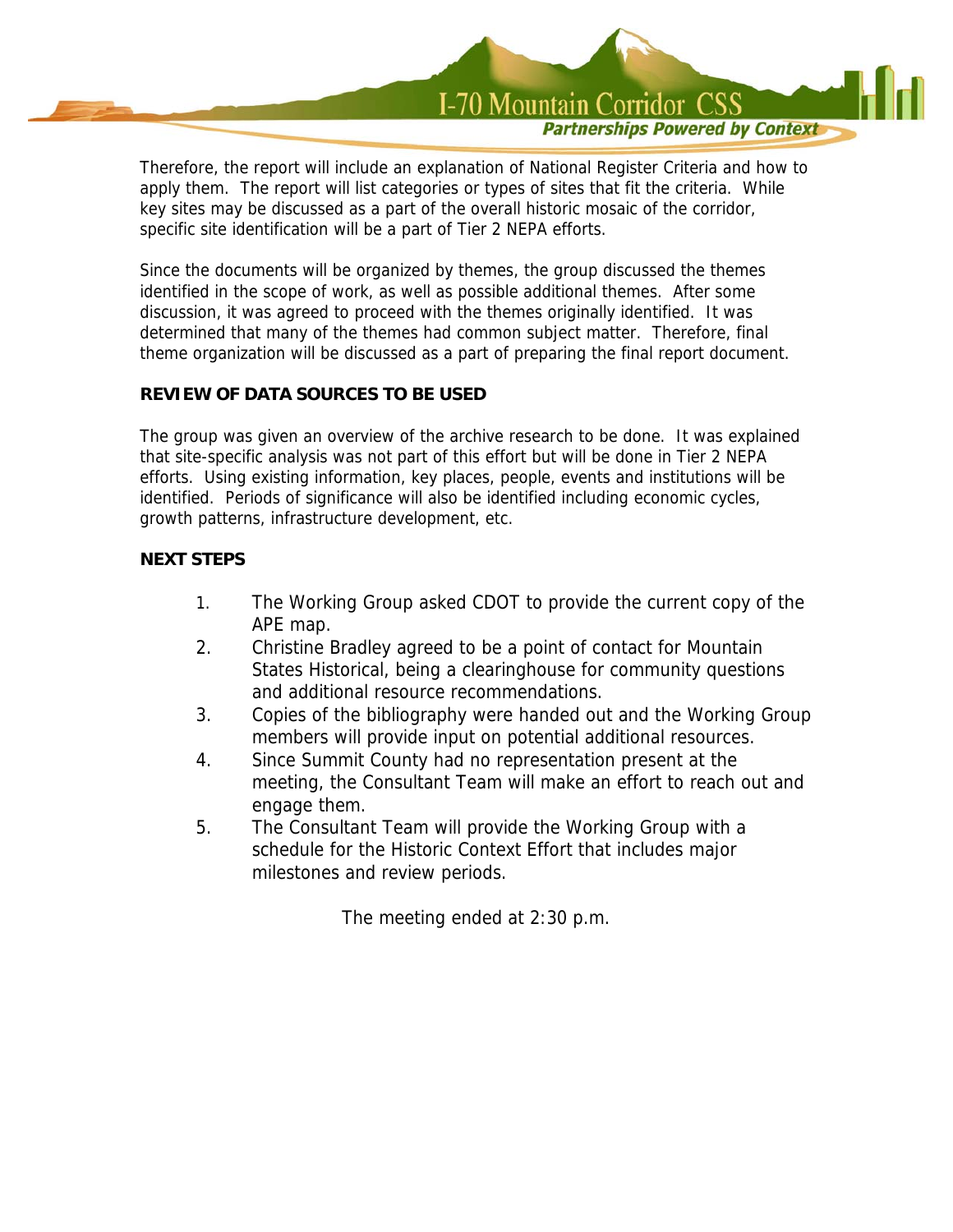

# **Historic Context Working Group Agenda**

**July 14, 2008 1:00 – 3:00 p.m. Silver Plume Large Town Hall 1025 Main Street** 

Historic Context Working Group Purpose: Develop a historic context or contexts for the I-70 Mountain Corridor to facilitate planning and streamline development of Tier 2 NEPA undertakings together with CDOT, in consultation with the State Historic Preservation Office (SHPO) and the other corridor consulting parties.

| 1:00 p.m. – 1:15 p.m.    | <b>Welcome and Introductions</b>                                      |
|--------------------------|-----------------------------------------------------------------------|
| 1:15 p.m. – 1:30 p.m.    | <b>Working Group Goals, Outcomes and Actions</b>                      |
| 1:30 p.m. $-1:45$ p.m.   | <b>Review of overall study process for Historic Context</b><br>Report |
| 1:45 p.m. – 2:00 p.m.    | Review of data sources to be used                                     |
| $2:30$ p.m. $-3:00$ p.m. | <b>Next Steps</b>                                                     |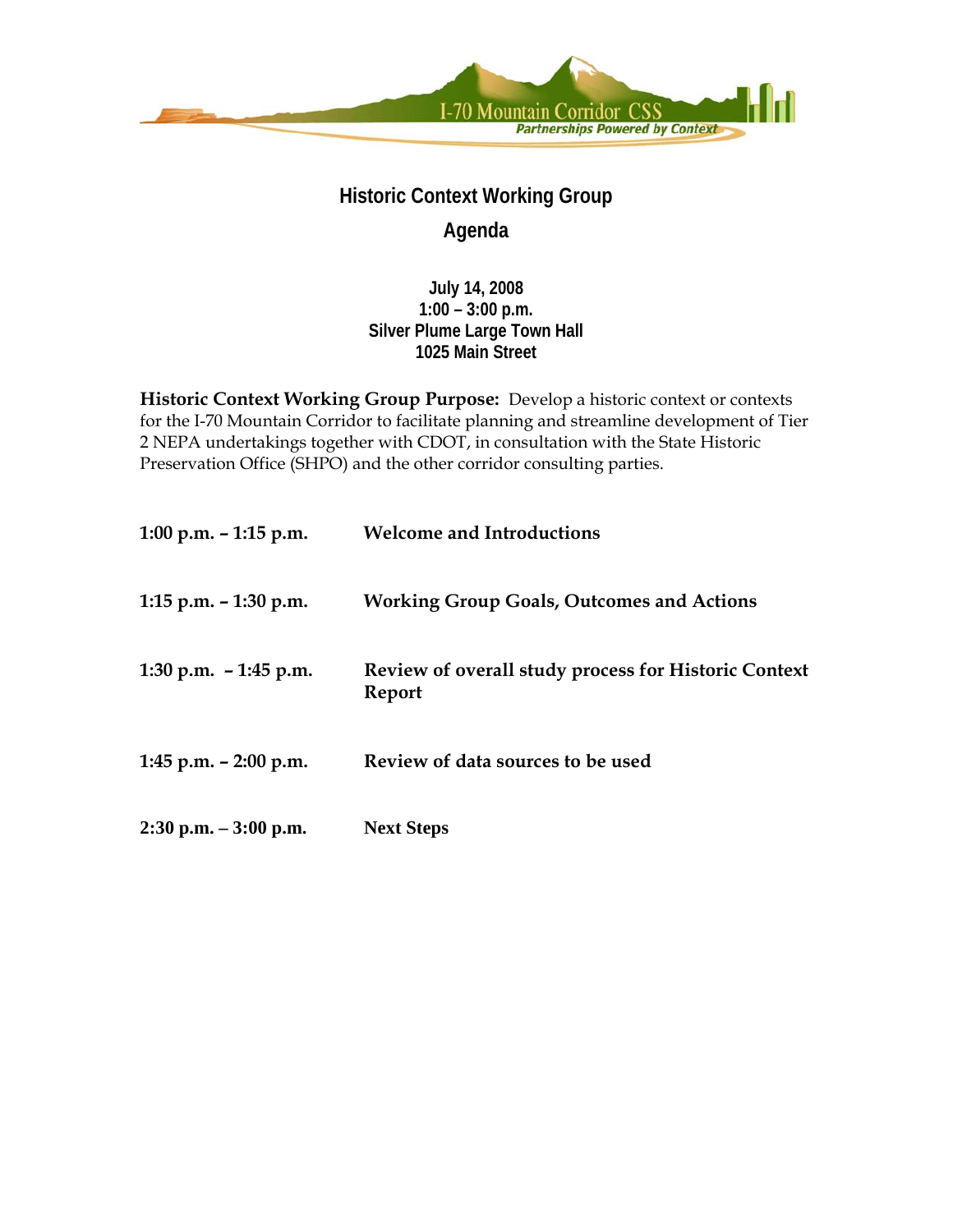

| Attended                 | <b>Name</b>            | Organization                                                         | <b>Phone</b>                 | <b>Email Address</b>                    |
|--------------------------|------------------------|----------------------------------------------------------------------|------------------------------|-----------------------------------------|
|                          | Behrens, Lee           | District Public Lands Commission<br>Georgetown Silver Plume Historic | 302-898-0908                 | <u>mining-the-west@worldnet.att.net</u> |
|                          | Bell, Joseph           | Colorado Historical Society                                          | 303-866-2673                 | <u>Joseph bell@chs state.co.us</u>      |
| $\frac{1}{8}$            | Bradley, Christine     | <b>Clear Creek County Archives</b>                                   | 19-81<br>79-2357             | cbradley@co.clear-creek.co.us           |
|                          | Brogan, Andrea         | White River Forest Archeologist                                      | 426-345-3204                 | <u>abrogan</u> @fs.fed.us               |
| <b>K</b><br>P            | <b>Bronn, John</b>     | Eagle County Historical Society                                      | 970-328-2126                 | bronn @vail.net                         |
|                          | Bumanglag, Jim         | JF Sato                                                              | 303-797-1200                 | <u>bumanqlag@ifsato.com</u>             |
| क<br>रे                  | Cole, Amy              | Mountain Plains Office<br>National Trust for Historic Preservation   | 303-623-1509<br>303-623-1504 | amy_cole@nthp.org                       |
|                          | <b>Politics</b> Cuesar | \$<br>PHP                                                            |                              | Susan collino@che.stata.co.us.          |
|                          | Connell, Jamie         | BLM - Glenwood Springs Field Office                                  | 070-947-2800                 | <u>Jamie Connell@co.blm.gov</u>         |
|                          | Dempsey, Dennis        | Jefferson County Historical Commission                               | 303-2<br>11-8734             | <u>ddempsey @ jeffco.us</u>             |
|                          | Doll, Marice           | Commission<br>Glenwood Springs Design & Review                       | 76-026<br>47-1389            | <u>mad1 @ sopris.net</u>                |
| $\overline{\mathcal{B}}$ | Drury, Joan            | Clear Creek County                                                   | 903-51<br><b>87-2673</b>     | jdrury@co.clear-creek.co.us<br>i di se  |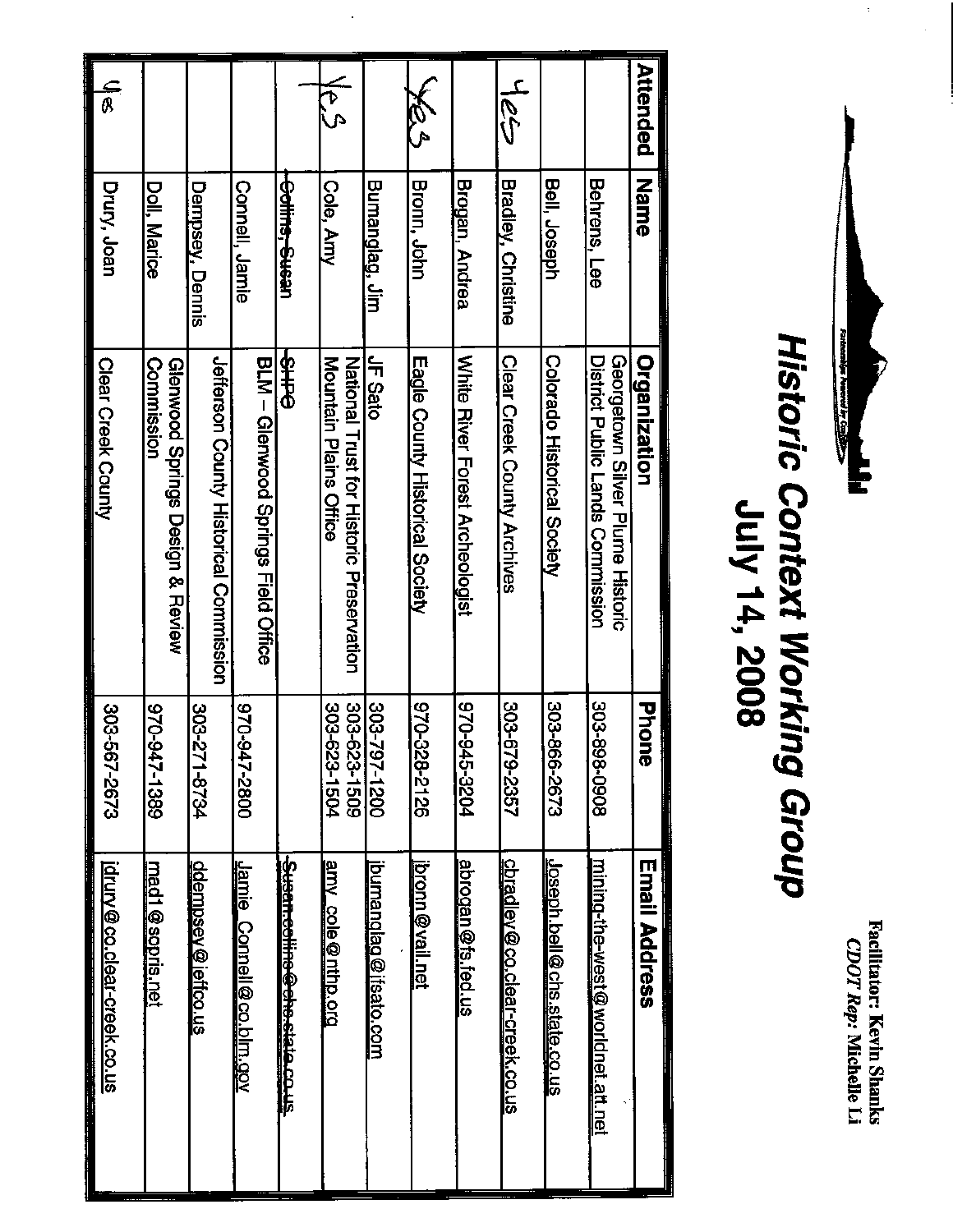

| Attended   | <b>Name</b>                      | <b>Organization</b>                               | 공유<br>Ö      | Email Address                             |
|------------|----------------------------------|---------------------------------------------------|--------------|-------------------------------------------|
|            | Gagen, Tim                       | Town of Breckenridge                              | 970-453-3161 | timg@townofbreckenridge.com               |
| 溪          | Golin Gass, Alan                 | <b>Address throught</b><br>入こと いびじゃんり             | 303-778-6661 | AGGA@aol.com                              |
|            | Ellen<br>Gilliand, Mary          | Commission<br>Summit County Historic Preservation | 0802-897-026 |                                           |
|            | Heicher, Kathy                   | Eagle County Historical Society                   | 970-328-7104 |                                           |
|            | Curzy Corchon<br>Heilmânn, Harry | People tor Silver Plume                           | 303-569-2887 | wellread@bewellnet.com                    |
|            | Hopper, Sally                    | Historic Georgetoxn, Inc.                         | 303-526-0785 | <u>shopper@intellinetusa.com</u>          |
|            | Jepson, Dan                      | <b>CDOT</b>                                       |              | <u>Daniel iepson@dot.state.co.us</u>      |
|            | Klassen, Barbara                 | People for Silver Plume                           | 303-569-3240 | <u>biklassen@aol.com</u>                  |
|            | Koernig, Mary                    | Colorado Preservation, Inc.                       | 303-893-4260 | mkoernig@coloradopreservation.org         |
|            | Kozinski, Peter                  | <b>CDOT</b>                                       | 370-328-6385 | Peter.kozinski@dot.state.co.us            |
| <b>XES</b> | Landes, Jonas                    | Colorado Preservation, Inc.                       | 303-893-4260 | <u>ilandes @ coloradopreservation.org</u> |
|            | Li, Nichelle                     | <b>CDOT</b>                                       | 102-365-7041 | Michelle.li@dot.state.co.us               |
|            | <u>Lindberg, Jim</u>             | National Trust for Historic Preservation          |              |                                           |
|            |                                  | Mountain Plains Office                            | 303-623-1504 | <u>james lindberg@nthp.org</u>            |

 $\ddot{\phantom{0}}$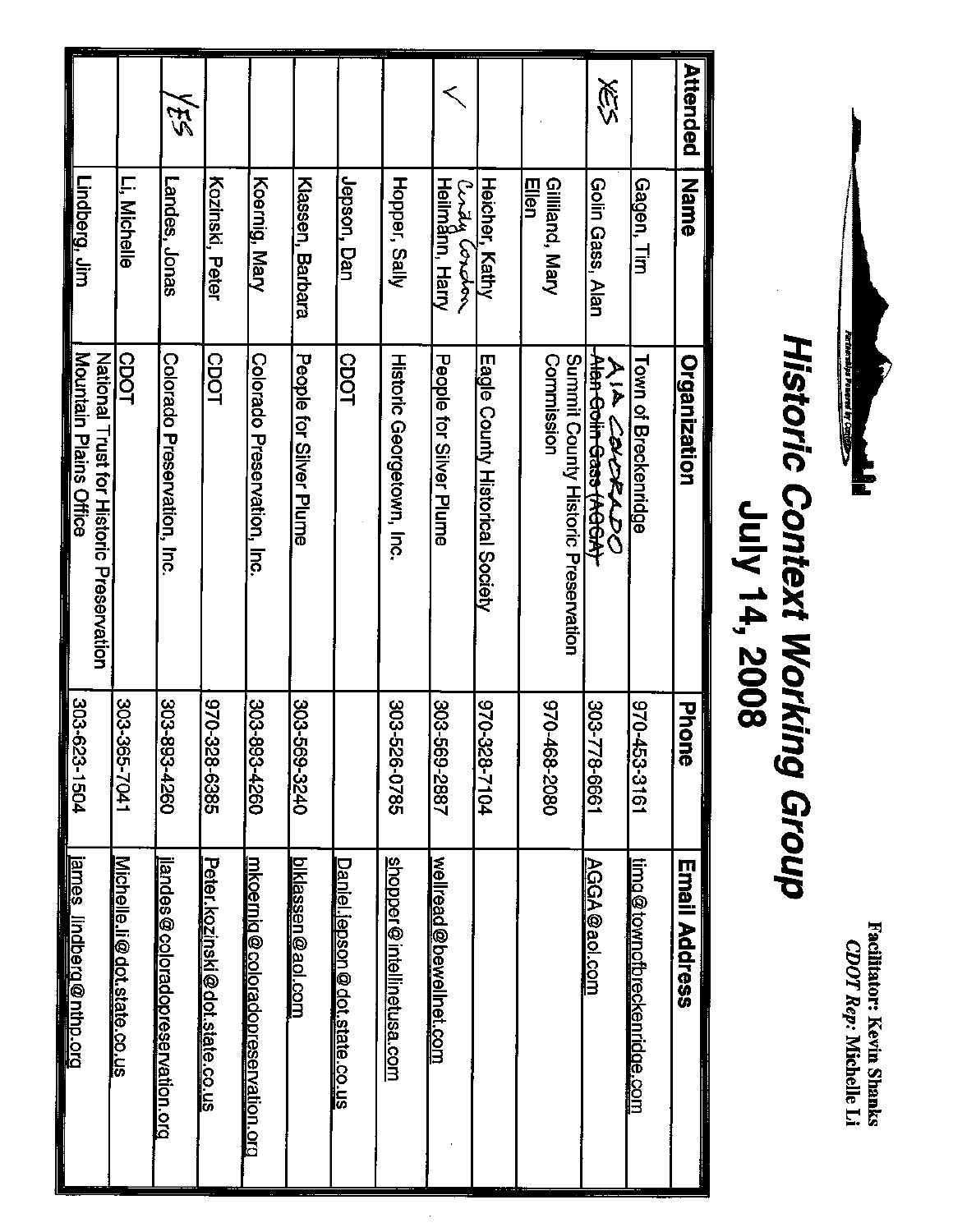

| Attended | Name                                       | Organization                                          | <b>Phon</b><br>ō | Email Address                                                         |
|----------|--------------------------------------------|-------------------------------------------------------|------------------|-----------------------------------------------------------------------|
|          | Loevie, Mary Jane                          | Historical Society of Idaho Springs                   | 303-567-4100     | mloevlie@aol.com                                                      |
|          | McGregor, Andrew                           | City of Glenwood Springs                              |                  | andrewm@ci.glenwood-springs.co.us                                     |
|          | Narracci, Bob                              | Eagle County                                          |                  | robert.narracci@eaglecounty.us                                        |
|          | Neely, Cynthia                             | Town of Georgetown                                    | 303-569-2530     | <u>ccneely@yahoo.com</u>                                              |
|          | Cwey Cordor<br>Ols <mark>p</mark> n, Cindy | City of Idaho Spings                                  |                  | <u>mayor@idahospringsco.com</u><br>admin@idahospringco.com.           |
|          | Mills, Jocelyn                             | Frisco Historic Preservation Board                    | 972-668-5276     | iocelynm@townoffrisco.com                                             |
|          | Mootz, Claire                              | Toxn of Silver Plume                                  | 303-569-2363     | <u>trvinmoose @ comcast.net</u><br><u>townofsilverplume@msn.com</u> & |
|          | Pavlik, Monica                             | FHWA                                                  | 720-963-3012     | Monica.pavilk@fhwa.dot.gov                                            |
|          | <b>Ricehill, Gretchen</b>                  | Commission<br>Glenwood Springs Design & Review        | 870-384-6428     | gericehi@ci.glenwood-springs.co.us                                    |
|          | Rossino, Sharon                            | Historic Georgetown, Inc.                             | 303-569-2840     | preservation@historicgeorgetown.org                                   |
|          | Scheuerman, Bill                           | CDOT                                                  |                  | <u>Bill, scheuerman@dot.state, co.us</u>                              |
|          | Schoch, Lisa                               | <b>CDOT</b>                                           | 303-512-4758     | <u>Lisa schoch@dot state co us</u>                                    |
|          | Shanks, Kevin                              | <b>THK &amp; Associates</b>                           | 1027-077-808     | kshanks@thkassoc.com                                                  |
|          | Snyder, Mike                               | <b>Region</b><br>National Park Service, Intermountain | 303-969-2500     | <u>Mike</u>                                                           |
|          |                                            |                                                       |                  | snyder@nps.gov                                                        |